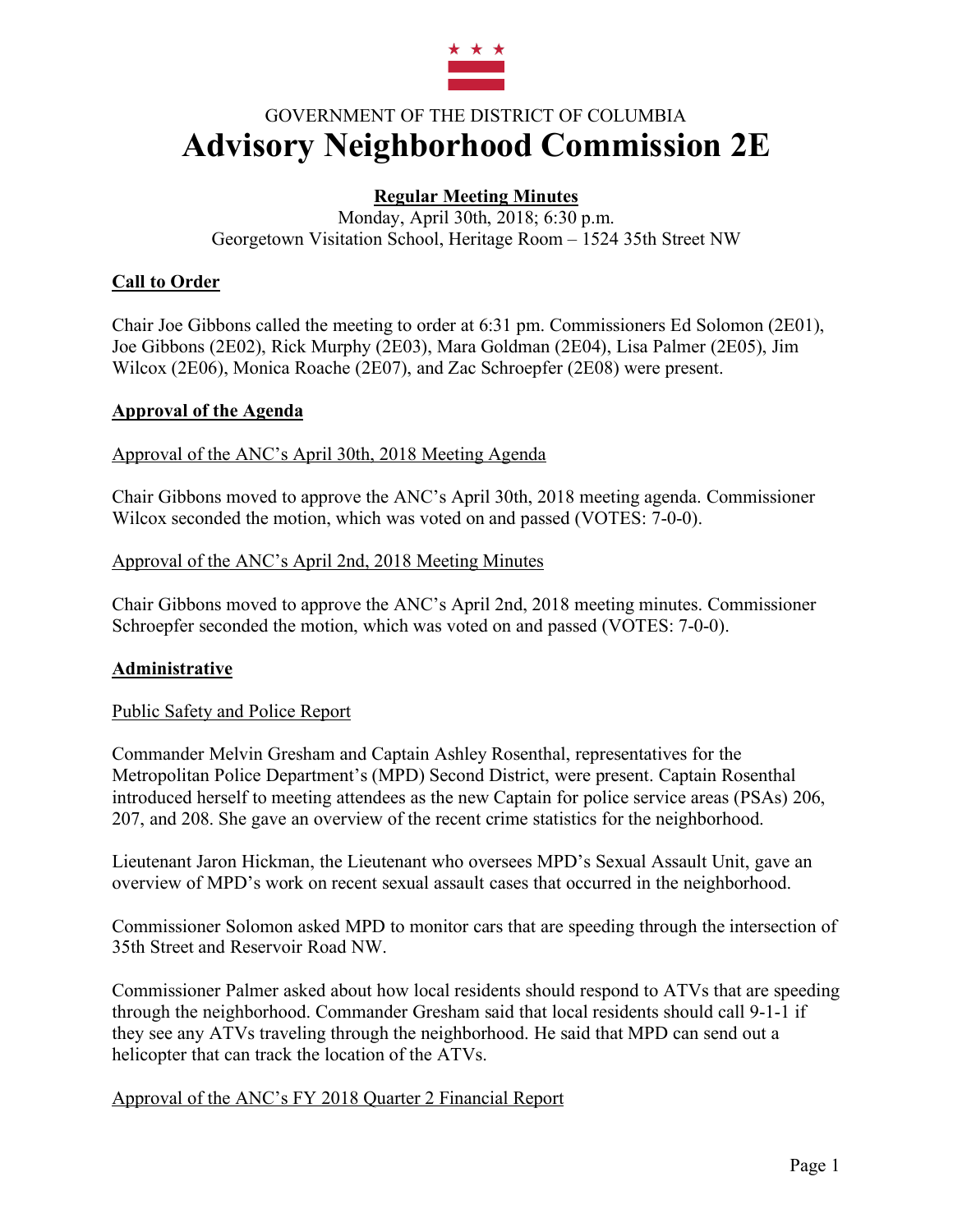Chair Gibbons moved to approve the ANC's FY 2018 Quarter 2 financial report. Commissioner Palmer seconded the motion, which was voted on and passed (VOTES: 8-0-0).

# **Community Comment**

## Presentation by Councilmember Jack Evans Regarding Ward 2 and Citywide Updates

Councilmember Jack Evans gave an overview of the various hats he wears, including his roles as Ward 2 Councilmember, the Chair of the DC Council's Committee on Finance and Revenue, the Chair of the Washington Area Metropolitan Transit Authority (WMATA) Board of Directors, DC's Democratic National Committeeman, and the father of three children. He said that he has seen an enormous change in the city since 1991 when he first joined the DC Council. He gave an overview of the region's recent success in committing to a dedicated funding source for WMATA.

Councilmember Evans said that although the city is currently doing well, it still struggles with the same problems that many cities struggle with, including the need to improve schools, create affordable housing, address homelessness, and improve road conditions. He said that the future of the city is very bright, especially given all the development that is occurring across the city. He said that Washington continues to be a place where people want to move to.

Councilmember Evans said that the DC Council is currently in the middle of the process to pass DC's FY 2019 budget.

## **Public Space Committee**

## Public Space Application by the Georgetown BID for the Georgetown Gateways Project

Commissioner Palmer moved to adopt a proposed resolution regarding the matter. Chair Gibbons seconded the motion, which was voted on and passed (VOTES: 8-0-0). The resolution reads as follows:

ANC 2E supports the Georgetown Business Improvement District's (BID) Georgetown Gateways Project to enhance the use and safety of public space at three gateway sites: (1) K Street NW, (2) the intersection of M Street and Pennsylvania Avenue NW, and (3) the intersection of the Key Bridge and M Street NW. ANC 2E has been an active participant in a community stakeholder process for the Gateways Project and appreciates the opportunity to collaborate with the BID, the Georgetown community, the DC Government, and the Federal Government.

ANC 2E is particularly supportive of interventions that enhance pedestrian safety and comfort through the use of crosswalks, lighting, and street trees at the K Street NW and the M Street and Pennsylvania Avenue NW gateway sites. At K Street NW, the existing conditions are often dark, unfriendly to pedestrians, and uninviting, and the Commission believes that the proposed concept designs will help improve these conditions. At M Street and Pennsylvania Avenue NW, the Commission believes that the new crosswalks connecting to the traffic island, and the improvements to the traffic island, will enhance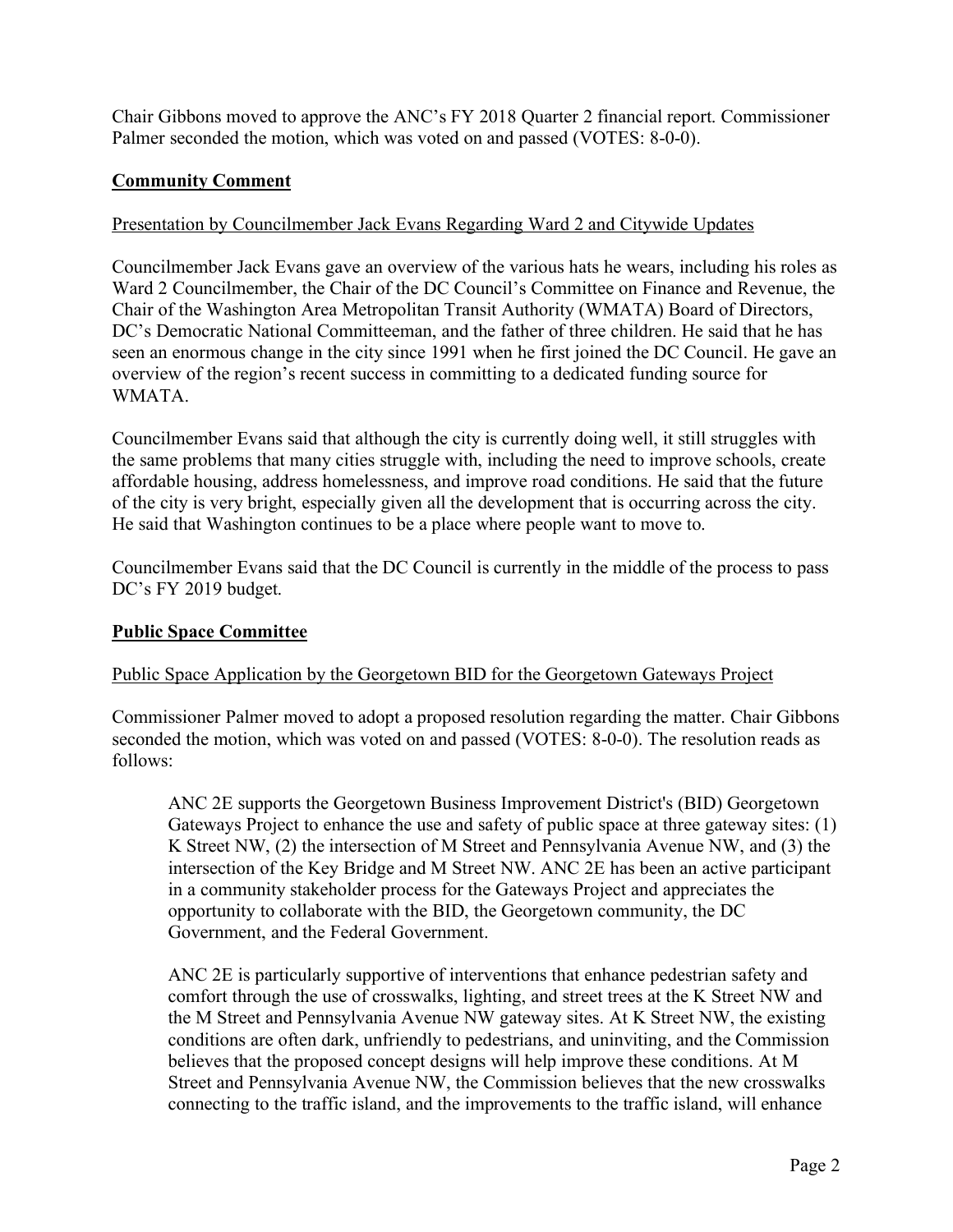pedestrian circulation and provide a new, usable public space. At the Key Bridge and M Street NW, the Commission supports the use of the traffic island for a gateway element, provided that the proposed concept satisfies the District Department of Transportation's (DDOT) traffic safety requirements.

ANC 2E reserves the right to comment on signage and art prior to the Georgetown BID's submission of the Gateways Project to the Old Georgetown Board. The Commission appreciates DDOT's time and encourages the Public Space Committee to look favorably on the concept designs for the Georgetown Gateways Project.

## **Community Commendation**

## Community Commendation for Commissioner Mara Goldman

Chair Gibbons moved to adopt a Community Commendation for Commissioner Goldman's service to the ANC. Commissioner Schroepfer seconded the motion, which was voted on and passed (VOTES: 8-0-0).

## **Community Comment (Continued)**

## Update from the Mayor's Office

Richard Livingstone, a Ward 2 representative for the Mayor's Office of Community Relations and Services (MOCRS), commended Commissioner Goldman for her service to the ANC. He said that Mayor Bowser has designated May as innoMAYtion Month, which celebrates innovation in DC. He also encouraged local residents to patronize small businesses in the neighborhood as part of Small Business Week, which will take place during the first week of May.

## Update from the Department of Public Works

Inspector Sonya Street, a Ward 2 Inspector for the Department of Public Works (DPW), said that DPW started a food waste program on January 1st. She said that, as part of the program, local residents can take food scraps to the Glover Park-Burleith Farmers Market on Saturdays and the Dupont Circle Farmers Market on Sundays for composting.

Inspector Street said that DPW's ground maintenance operations have begun for the season. She said that DPW will be cutting the grass on many public spaces, including medians. She encouraged local residents to call 3-1-1 if they see any grass on public spaces that needs to be cut.

Commissioner Murphy commended Inspector Street for her efforts to issue tickets to residents on the block of 33rd Street between M Street and Prospect Street NW who were leaving their trash cans out on public space.

## Update from the Citizens Association of Georgetown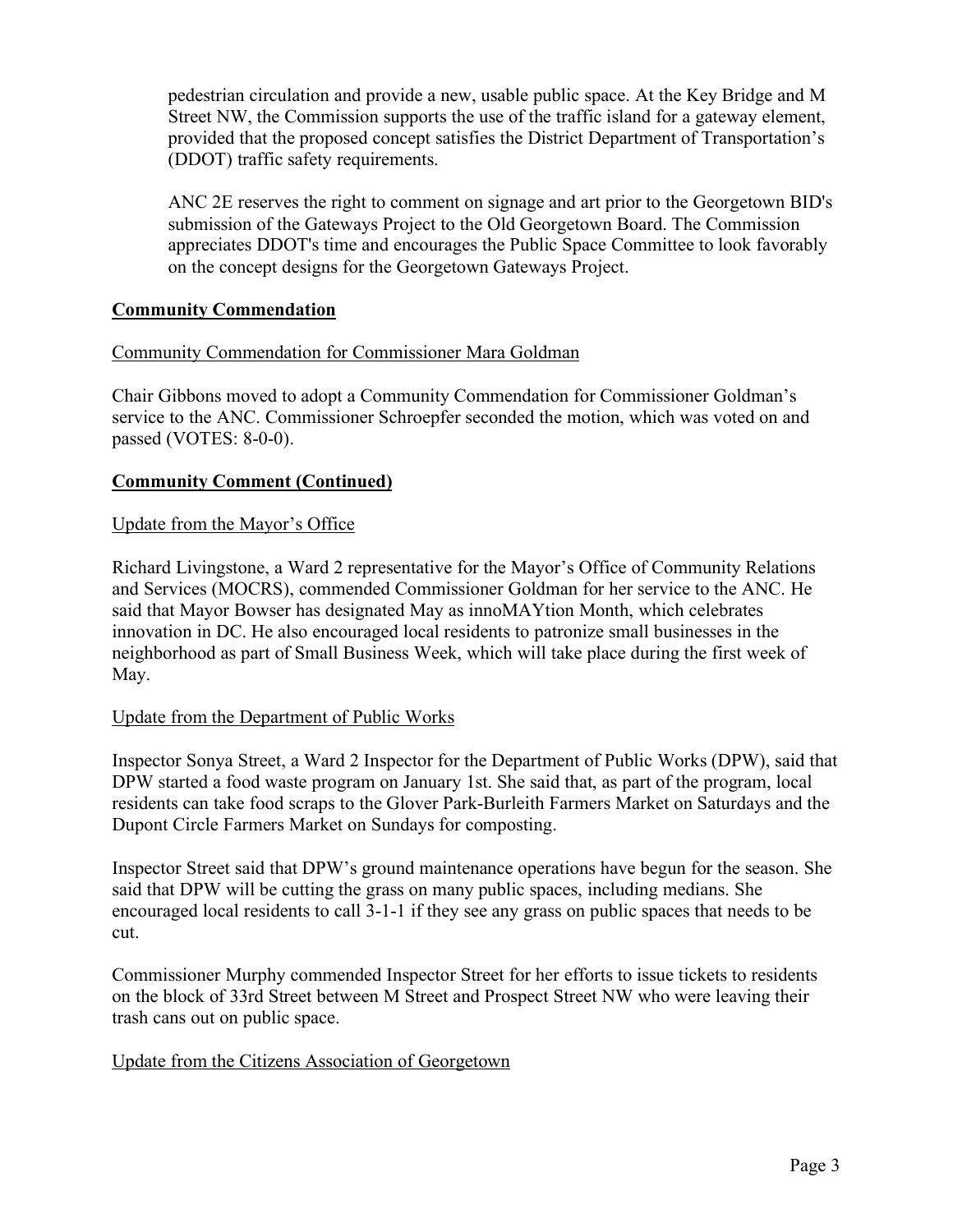Pamela Moore, a representative for the Citizens Association of Georgetown (CAG), said that the organization will hold its annual meeting on Tuesday, May 22nd at 7:00 pm at the Dumbarton House, 2715 Q Street NW. She said that the meeting will include the annual election of officers and board members and the presentation of community awards.

#### Update from the Burleith Citizens Association

Eric Langenbacher, the President of the Burleith Citizens Association (BCA), said that the organization will be holding a series of meetings where BCA members will be able to vote on whether the organization should submit a historic designation application for the Burleith neighborhood.

Mr. Langenbacher said that BCA is working with the National Park Service (NPS) and DC Government agencies to address the homeless encampments located in the parks surrounding Burleith.

## Update from the Georgetown BID

*There was no update regarding this matter.*

#### Update from the Georgetown Business Association

Hope Solomon, the President of the Georgetown Business Association (GBA), said that the organization's next meeting will take place on Wednesday, May 23rd at 6:30 pm at the City Tavern Club, 3206 M Street NW.

#### Update from Georgetown Main Street

*There was no update regarding this matter.*

## Update from MedStar Georgetown University Hospital

*There was no update regarding this matter.*

#### Presentation by Crown Castle Regarding Proposed Small Cell Technology

Carly Didden, the Government Relations Manager for Crown Castle, gave an overview of the master license agreement that the company recently signed with the DC Government. She said that the agreement includes regulations on where and how the company's small cell technology can be installed across the city. She said that the company respects and appreciates the Georgetown community and its historic nature.

Ms. Didden said that Crown Castle has not yet filed any public space applications, and that the company wants the community's input before it does so. She said that small cell technology can improve cell service in the neighborhood, as well as provide better video quality for wireless security cameras in the neighborhood. She said that the company has been actively communicating with NPS, DC's Historic Preservation Office (HPO), the U.S. Commission of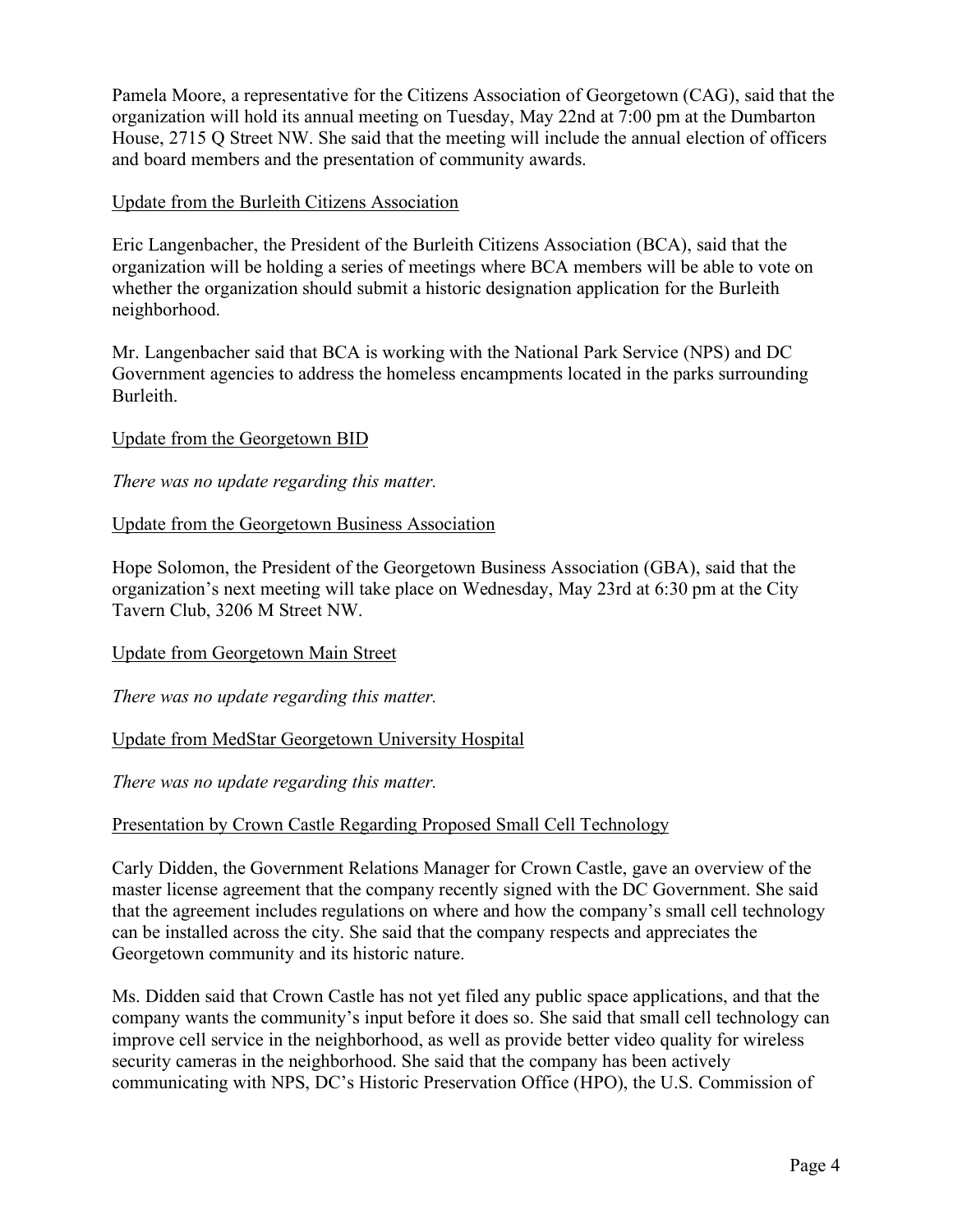Fine Arts (CFA), and DC's Office of the Chief Technology Officer (OCTO) regarding the small cell technology project.

Ms. Didden said that Crown Castle tries to use existing structures in the public right-of-way as much as possible when installing the small cells. She said that the company will be able to share the proposed small cell designs with the community once the project is further along.

Commissioner Murphy said that the diagrams for possible small cell designs included in the company's marketing materials are alarming.

Commissioner Roache said that she supports the small cell technology concept due to the need to improve cell service in the neighborhood, especially during emergency situations.

## Presentation by Andrena Crockett Regarding the Georgetown African American Historic Walking Tour Project

Andrena Crockett, a representative for the Georgetown African American Historic Walking Tour Project, gave an update regarding the status of the project team's efforts to install historic site markers in the neighborhood. She said that the markers will serve as an immersion experience for visitors to better understand African American, Georgetown, DC, and United States history. She said that the basic design of the markers has already been approved by the Old Georgetown Board (OGB). She added that some individual markers will require separate OGB approvals due to the different designs that will be used for the individual markers.

Ms. Crockett said that the walking tour will be accompanied by a project website, which should launch in May. She said that there will also be a pamphlet and a smartphone app for the walking tour. She said that the project team is currently seeking grants to help pay for the project.

Chair Gibbons said that the ANC will be able to consider additional resolutions that would be sent to government agencies for specific marker requests that are brought in front of the ANC.

# Announcement Regarding the District Department of Energy and Environment's New Shut the Front Door DC Campaign and Regulations

Chair Gibbons said that the District Department of Energy and Environment (DOEE) has been providing notice of a new DC Government regulation that went into effect in April. He said that the regulation requires all commercial property owners to keep their doors and windows closed when the air conditioning is running inside. He said that the DC Government will be walking around the neighborhood and will be issuing fines to businesses that do not comply with the regulation.

# Announcement Regarding the DC Government's Bike Parking Regulations

Chair Gibbons gave an overview of the DC Government's bike parking regulations, which prohibit the locking of bikes to trees that are less than 10 inches in diameter. He added that the regulations also prohibit the parking of a bike in one location in public space for more than 12 hours at a time. He gave a visual presentation that included photos of improperly parking bikes in the neighborhood.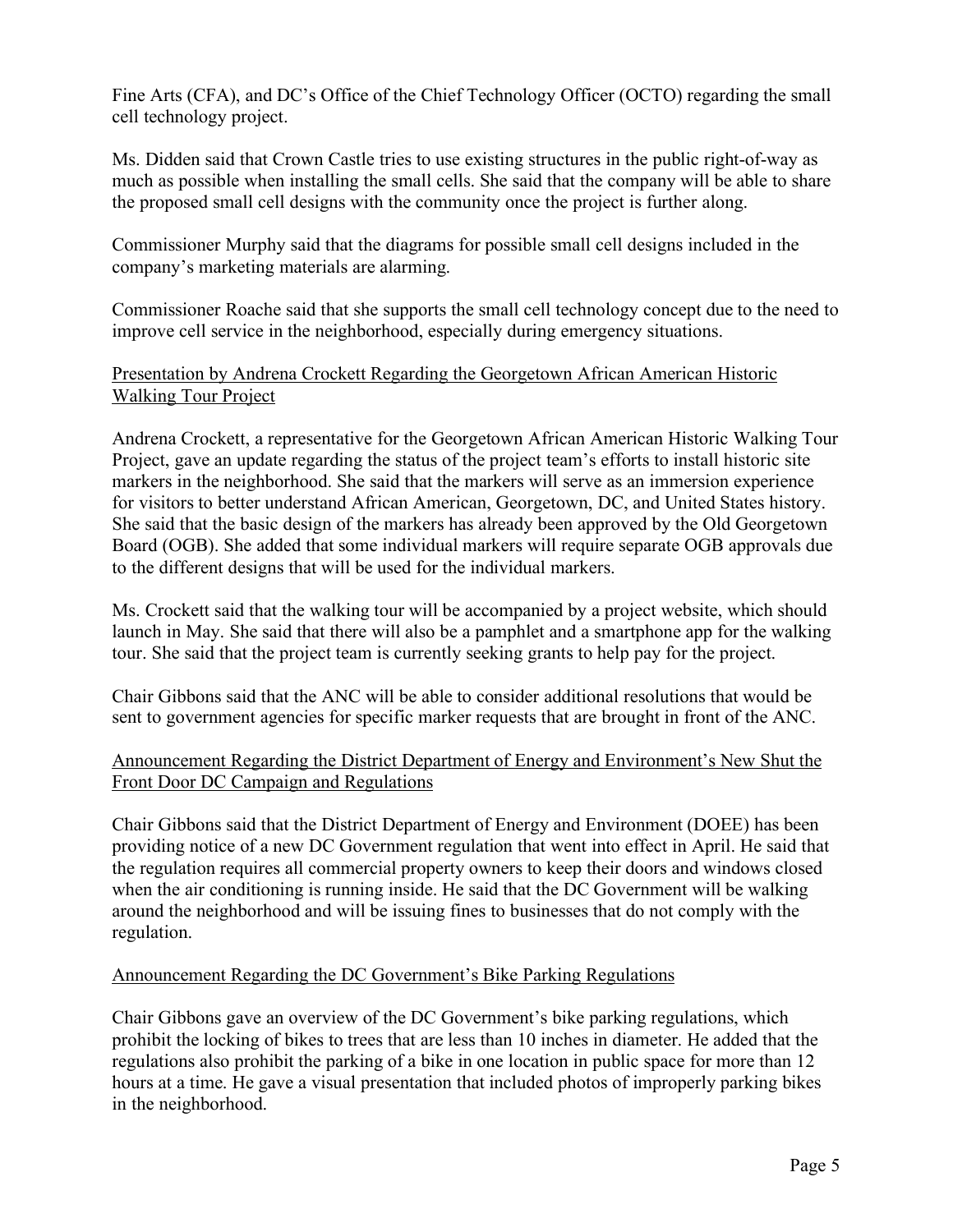# Announcement Regarding the Raze Permit Application for 3601 M Street NW

Chair Gibbons said that a raze permit application has been filed for the gas station at 3601 M Street NW. He said that HPO reviews all raze permits to determine whether any historic preservation regulations apply.

Announcement Regarding the District Department of Transportation's Recent Extension of the Dockless Bikeshare Demonstration Project

Chair Gibbons said that the District Department of Transportation (DDOT) has decided to extend the city's Dockless Bikeshare Demonstration Project until August of 2018. He said that DDOT currently allows each of the seven dockless bikeshare companies that are operating in DC to have up to 400 bikes placed across the city.

## **New Business**

Consideration of a Resolution Regarding Public Safety and Traffic Mitigation During Georgetown University's 2018 Spring Commencement Weekend

Commissioner Murphy moved to adopt a proposed resolution regarding the matter. Chair Gibbons seconded the motion, which was voted on and passed (VOTES: 7-0-0). The resolution reads as follows:

ANC 2E notes that the cumulative effect of increased traffic volume for Georgetown University's commencement activities on Wednesday, May 16th through Sunday, May 20th, combined with the simultaneous closure of the Whitehurst Freeway for the DC Bike Ride and two lanes of the Key Bridge for construction work, plus the potential closure of one lane of Canal Road NW for construction work, will result in significant traffic problems for the Georgetown and Burleith communities and commercial districts.

ANC 2E calls on the District Department of Transportation and other relevant DC Government agencies and bodies to develop solutions that maximize traffic flow on these dates, minimize traffic disruptions and jams in neighborhood streets, and protect public safety. Measures could include keeping important traffic lanes open at critical hours, deferring work until another time, and providing traffic control officers at key intersections.

Consideration of a Resolution Requesting the Installation of a Covered Bus Stop at the Intersection of 35th Street and Dent Place NW

Chair Gibbons moved to adopt a proposed resolution regarding the matter. Commissioner Palmer seconded the motion, which was voted on and passed (VOTES: 7-0-0). The resolution reads as follows:

WHEREAS, ANC 2E was alerted to a situation where the young students waiting for the bus at the bus stop at the intersection of 35th Street and Dent Place NW were facing hardships from the freezing rain and snow during the winter months,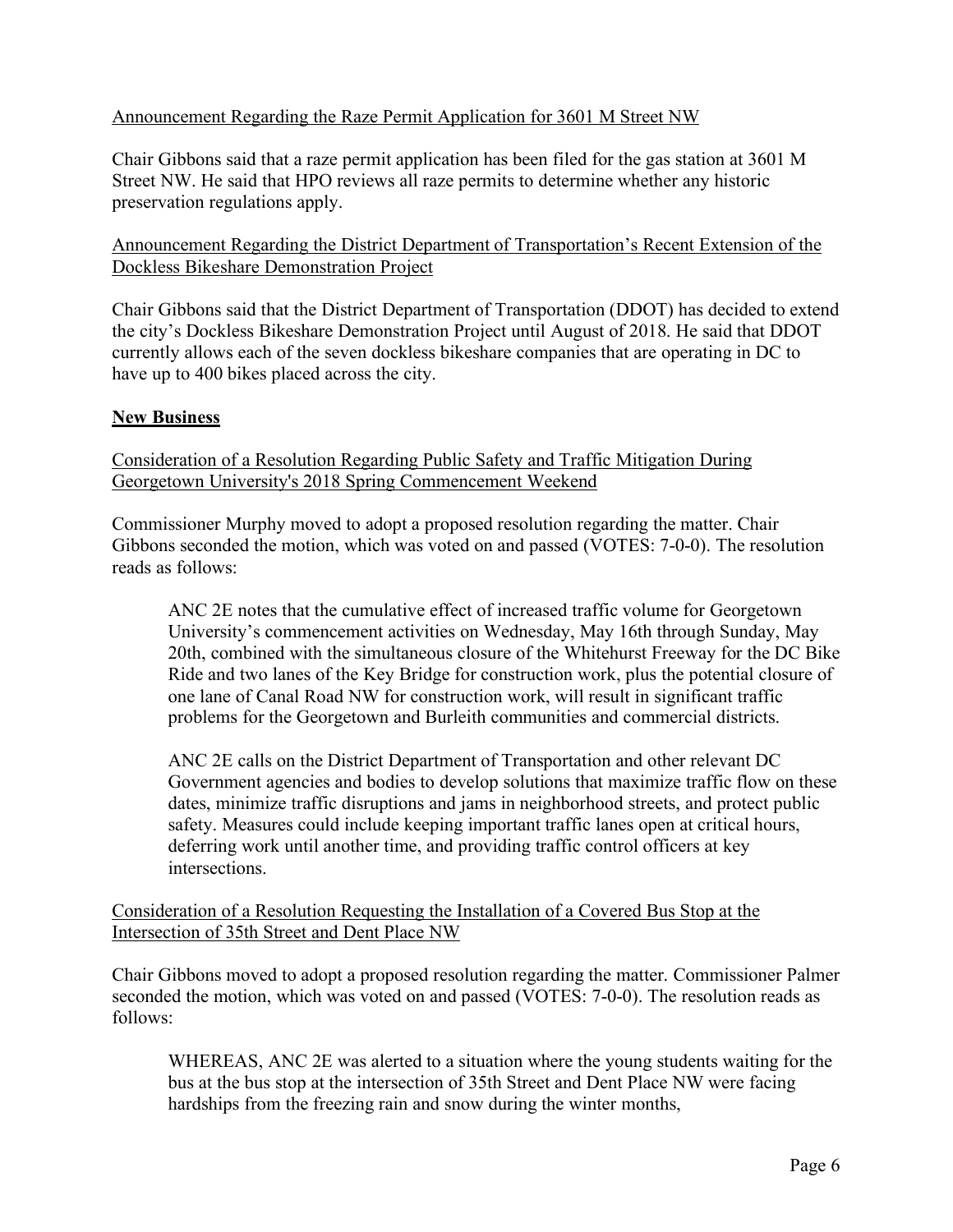WHEREAS, ANC 2E consulted with the President of the Cloisters in Georgetown and the Georgetown Visitation School for confirmation of this untenable situation and it was confirmed,

WHEREAS, ANC 2E desires to ameliorate the negative weather conditions affecting the young students waiting for the bus,

WHEREAS, ANC 2E wants to ensure that the proposed bus shelter conforms to historic preservation guidelines,

WHEREAS, ANC 2E is concerned that if a bus shelter is erected at the intersection of 35th Street and Dent Place NW, it will be considered a precedent by any persons or organizations, and

WHEREAS, ANC 2E will not consider this resolution as a basis for future deliberations regarding bus shelters at other locations in ANC 2E.

THEREFORE, BE IT RESOLVED that ANC 2E requests that the District Department of Transportation study the feasibility of installing a bus shelter at the bus stop at the intersection of 35th Street and Dent Place NW.

BE IT FURTHER RESOLVED that ANC 2E requests that the District Department of Transportation submit the results of the feasibility study to the Old Georgetown Board and the U.S. Commission of Fine Arts for a historic preservation review.

BE IT FURTHER RESOLVED that ANC 2E requests that a bus shelter be installed at the bus stop at the intersection of 35th Street and Dent Place NW if the District Department of Transportation and the U.S. Commission of Fine Arts have granted their respective approvals.

Consideration of a Resolution Regarding the Use of Machine Molded Bricks for Walkways and Bluestone for Curbs in the Neighborhood

Chair Gibbons moved to adopt a proposed resolution regarding the matter. Commissioner Wilcox seconded the motion, which was voted on and passed (VOTES: 8-0-0). The resolution reads as follows:

WHEREAS, ANC 2E has noticed an increased usage of granite in Georgetown's historic curbs when the District Department of Transportation has had to make repairs,

WHEREAS, ANC 2E desires to preserve the aesthetic element of the neighborhood, which demands the reuse of bluestone for Georgetown's curbs,

WHEREAS, bluestone curbing was laid primarily in the late 19th century and early 20th century in Georgetown,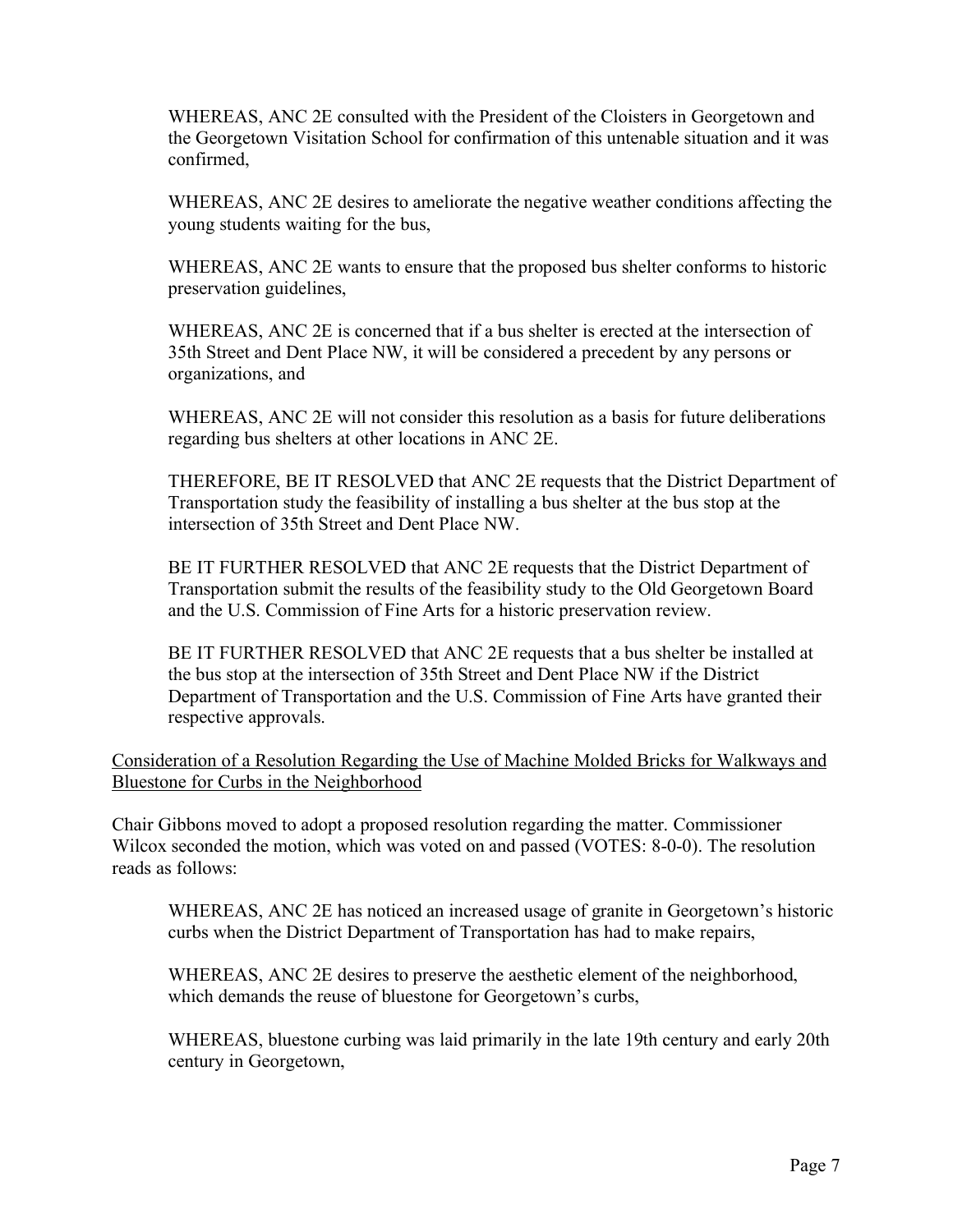WHEREAS, the Washington Post reported on May 22, 1909 that the District Commissioners budgeted for street improvements across the city. Its article laid out the details of the long-awaited public works project, which included the setting of bluestone curbs on both sides of roadways, re-laying cobble gutters, and regulating the surface of roadways with gravel, at an estimated cost of \$1,100,

WHEREAS, ANC 2E has had many conversations with the District Department of Transportation's Chief Materials Engineer concerning the use of bluestone for curbs and machine molded bricks for walkways. The Commission was assured by the Chief Materials Engineer that DDOT's procedures can be adjusted to include the use of machine molded bricks and the reuse of bluestone curbs,

WHEREAS, ANC 2E values it historic walkways and streetscapes,

WHEREAS, ANC 2E believes that machine molded bricks should be used for Georgetown's walkways,

WHEREAS, ANC 2E believes that bluestone is the appropriate choice for Georgetown's historic curbs, and

WHEREAS, ANC 2E will be sending this resolution to the U.S. Commission of Fine Arts and DC's Historic Preservation Office for the agencies' historic preservation review of DDOT's brick and bluestone implementation procedures.

THEREFORE, BE IT RESOLVED that ANC 2E requests that the District Department of Transportation utilize only vendors that provide machine molded bricks for Georgetown's walkways, as well as reuse and/or salvage bluestone for Georgetown's curbs when possible, thereby minimizing the use of granite.

Consideration of a Resolution Regarding the Historic Preservation Office's Neighbor Notification Processes

Commissioner Wilcox moved to adopt a proposed resolution regarding the matter. Chair Gibbons seconded the motion, which was voted on and passed (VOTES: 8-0-0). The resolution reads as follows:

A law was enacted in the District of Columbia, effective in October of 2016, which requires applicants for demolition, alteration, and new construction whose cases are submitted for review to the Historic Preservation Review Board or the U.S. Commission of Fine Arts to provide the owners of record of confronting or abutting properties and all affected ANCs immediately after an application is filed: (1) notice of the application, (2) information regarding how to obtain the schedule for review, and (3) either a copy of the plans or instructions on how to access them on a publicly available website or for inperson viewing. The applicant is also required to certify that these requirements have been met.

ANC 2E has recently learned through an exchange of emails that instead of requiring strict compliance with the new law, the Historic Preservation Office (HPO) has designed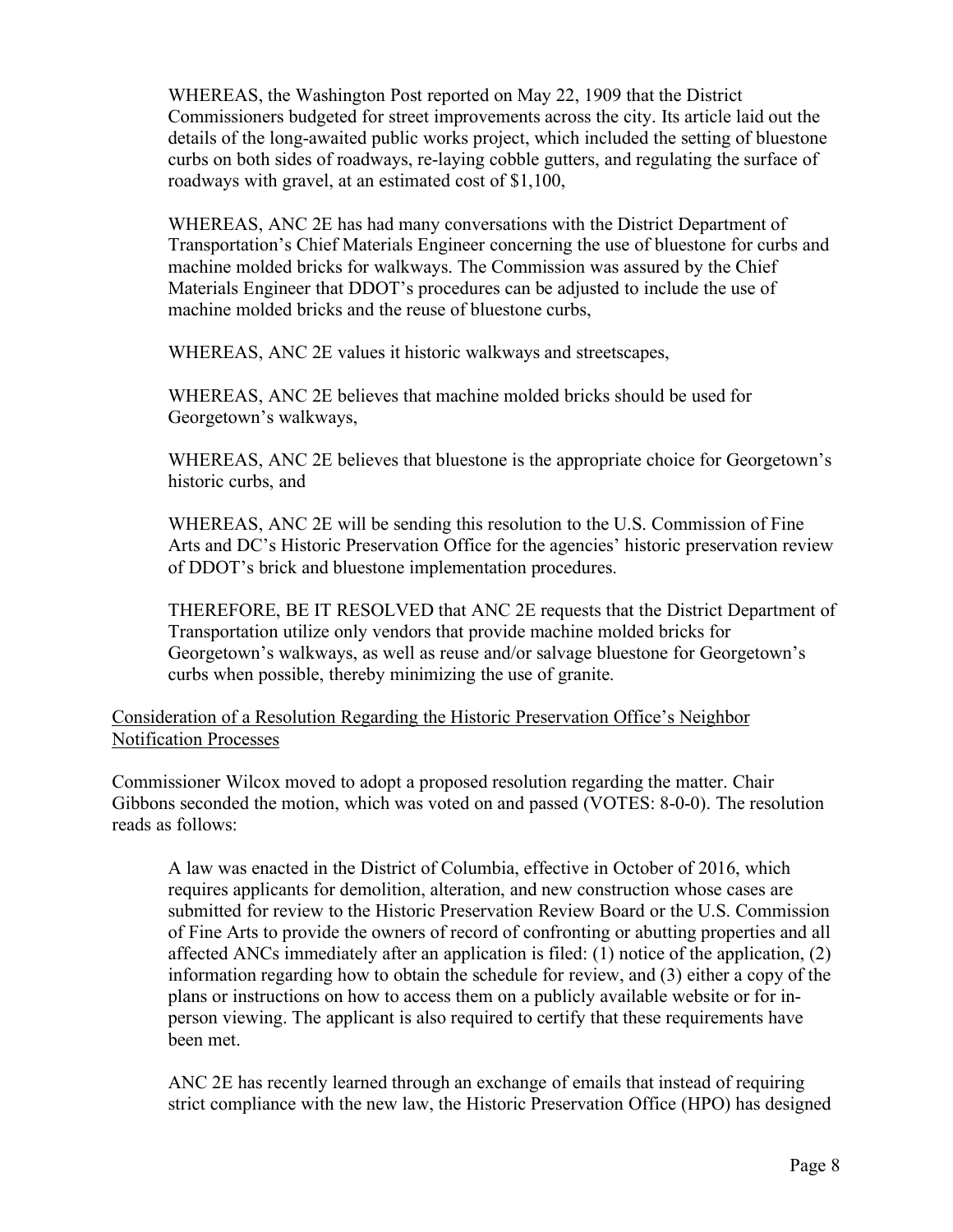a placard which applicants are required to place on the properties in question, and that rather than require the applicants to notify the property owners, HPO is requiring applicants to provide HPO with digital copies of the plans, and that HPO is identifying the confronting and abutting property owners and sending them correspondence informing them of their right to obtain copies of the plans from HPO.

ANC 2E appreciates HPO's good faith efforts to reasonably administer the new neighbor notification law, but it questions whether HPO should shoulder the burden of notifying the confronting and abutting property owners instead of the applicants, which is what the law appears to require.

If HPO continues to pursue this general approach, ANC 2E recommends that HPO take the following steps:

- 1. ANC 2E understands that it takes time and effort to perfect a new system. However, it is the Commission's understanding that notifications have not yet been provided to all the confronting and abutting property owners. This is absolutely necessary.
- 2. HPO should work with ANC 2E and the Citizens Association of Georgetown (CAG) to develop reasonable but strict requirements for the format in which the digital plans are submitted by the applicants. It has been ANC 2E's experience that the digital plans available through HPO are not always reasonably useable, to the extent that we generally do not rely on them and instead obtain hard copies from the Old Georgetown Board (OGB).
- 3. The placards which are posted often do not give neighbors sufficient notice of the proposed work for them to make a reasonable determination of whether to request the plans. Such notice needs to be provided.
- 4. The notice which HPO is providing to the property owners should be modified to include specific contact information at HPO to request the plans, including an email address and phone number.
- 5. The timing of neighbor notification is especially important to ANC 2E due to the strict schedule of the Old Georgetown Board (OGB) review process. The notification needs to be received by the property owners sufficiently before ANC 2E meets prior to each OGB hearing to give them an adequate opportunity to obtain the plans, review them, and discuss their objections with the ANC before it meets. The ANC typically meets approximately three days before each OGB hearing. If HPO is going to continue to inform the property owners of the availability of plans by mail, HPO should schedule its referrals of cases to OGB so that OGB hearings will not be convened until at least two weeks after mail notification to the property owners is provided.

Again, ANC 2E appreciate HPO's efforts to reasonably administer the new neighbor notification law, and the Commission makes these requests in an effort to satisfy the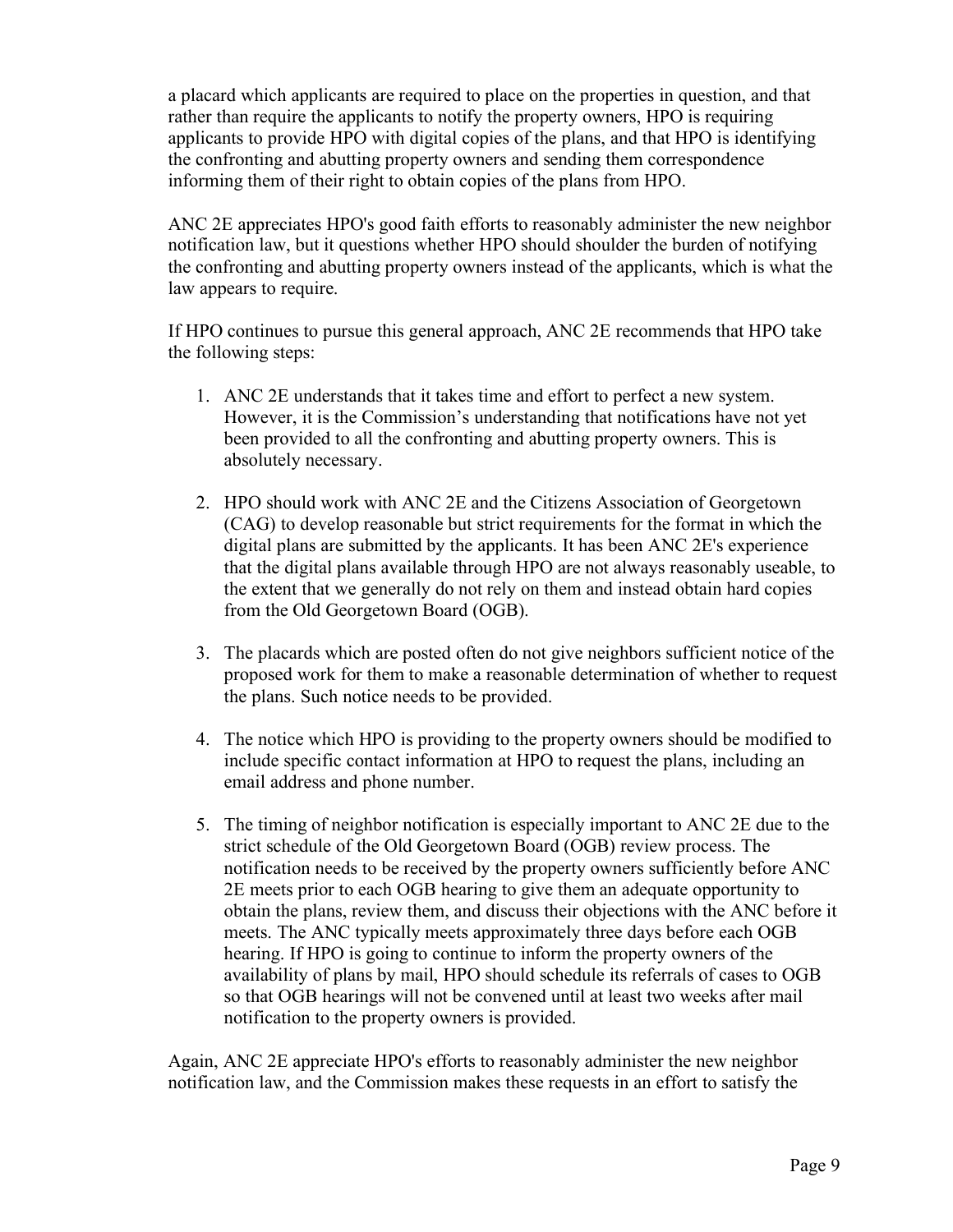needs of everyone involved. ANC 2E thanks HPO in advance for the office's consideration of the Commission's views.

Consideration of a Resolution Regarding the District Department of Transportation's Proposal to Install a Temporary Bus Stop on the West Side of the 1600 Block of 37th Street NW

Commissioner Solomon moved to adopt a proposed resolution regarding the matter. Chair Gibbons seconded the motion, which was voted on and passed (VOTES: 8-0-0). The resolution reads as follows:

ANC 2E does not support the proposed temporary bus stop on the west side of the 1600 block of 37th Street NW as recommended by the District Department of Transportation. The ANC notes that, during the morning rush hour, the frequency of buses at this location is approximately every 10 minutes. A bus stop at this location will impede south-bound traffic. Additionally, the east curb lane on 37th Street between Reservoir Road and R Street NW serves as a queue line for Washington International School drop-off in the morning.

ANC 2E urges the District Department of Transportation to locate the temporary bus stop on Reservoir Road NW.

Consideration of a Resolution Regarding the Department of Consumer and Regulatory Affairs' New Food Truck Regulations

Commissioner Palmer moved to adopt a proposed resolution regarding the matter. Chair Gibbons seconded the motion, which was voted on and passed (VOTES: 8-0-0). The resolution reads as follows:

ANC 2E supports the Department of Consumer and Regulatory Affairs' (DCRA) effort to add a Mobile Roadway Vending (MRV) Zone to the 1000 block of Thomas Jefferson Street NW. ANC 2E and the Georgetown BID have been monitoring the 1000 block of Thomas Jefferson Street for over a year, with concern for the growing number of food trucks parked along the street, eliminating individual motorists' use of a significant number of parking spaces along the block. The ANC has also started to receive several phone calls and emails from both residents and businesses along Thomas Jefferson Street who have significant concerns about the number of trucks parked along the block.

ANC 2E notes that the ANC has seen as many as fifteen food trucks parked along the street, sometimes for days at a time. Furthermore, the ANC has concerns around observed illegal dumping of trash into city trashcans and into private dumpsters; significant noise pollution created by generators; dangerous situations with trucks parked too close to the intersection at K Street, thus hindering the safe use of the block by motorists; and the general perception that food trucks have "taken over" the block.

In partnership with the Georgetown BID, ANC 2E has looked to several sources for relief and better management of the current situation. The ANC has spoken to policy and enforcement arms at DCRA, the Metropolitan Police Department (MPD), the Department of Public Works (DPW), the District Department of Transportation (DDOT), and the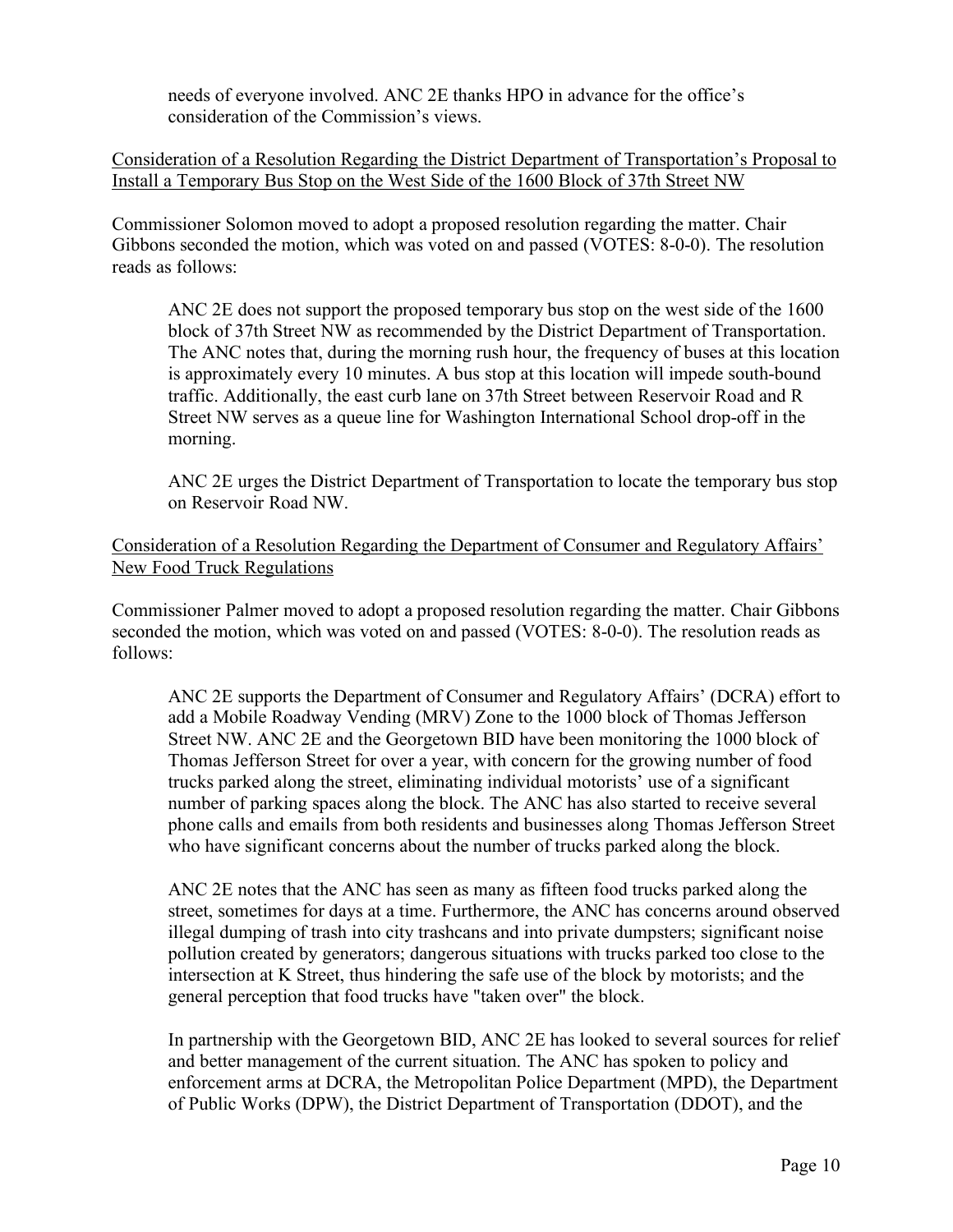Department of Health (DOH) to discuss the situation and possible solutions. Just this past month the ANC walked the 1000 block of Thomas Jefferson Street with representatives from the DMV Food Truck Association, the BID, DCRA, and DDOT to look at and discuss the food truck situation, with an eye for a solution that would address the growing concerns while utilizing solutions which are currently within DC's regulations.

As such, ANC 2E supports the creation of an MRV Zone along the 1000 block of Thomas Jefferson Street NW to help better manage the curb lanes and provide appropriate location and time for food trucks to operate in Georgetown. While the specific details may change before implementation, ANC 2E recommends an allowance for no more than six trucks on the block, with a portion of the lottery spots beginning as close to K Street as legally feasible and another portion as close to the bridge as legally feasible, in an attempt to spread the 200 foot halo provided for in the regulations as wide as possible.

ANC 2E recognizes that the current regulations allow for use of these spaces by winners of the food truck lottery Monday through Friday from approximately 10:00 am to 2:00 pm. If trucks violate the MRV Zone policies, they are subject to DCRA fines that go up to \$2,000, as well as potential revocation of their vending licenses. ANC 2E notes that should there exist an opportunity to expand the regulations to include weekend implementation of MRV Zones, the ANC would highly support that modification.

Among the many benefits of the establishment of this zone in Georgetown, ANC 2E also notes that the implementation of this zone will allow for higher turnover of parking spaces and more equitable use of the curbside lanes on Thomas Jefferson Street NW.

Consideration of a Resolution Regarding the Friends of Volta Park's Park Permit Application to Have Live Music During Volta Park Day on Saturday, June 16th

Chair Gibbons moved to adopt a proposed resolution regarding the matter. Commissioner Wilcox seconded the motion, which was voted on and passed (VOTES: 8-0-0). The resolution reads as follows:

WHEREAS, ANC 2E has a long history of accommodating the Friends of Volta Park,

WHEREAS, ANC 2E has enjoyed this long history and its benefits for our community,

WHEREAS, ANC 2E has seen, throughout this long relationship, that the Friends of Volta Park is respectful of its neighbors,

WHEREAS, ANC 2E always looks forward to the annual Volta Park Day, a family event with family-friendly music, which will be held this year on Saturday, June 16th from 2:00 to 5:00 pm, and

WHEREAS, ANC 2E entrusts the Friends of Volta Park to exercise the appropriate sound levels for its two to four piece band and one speaker.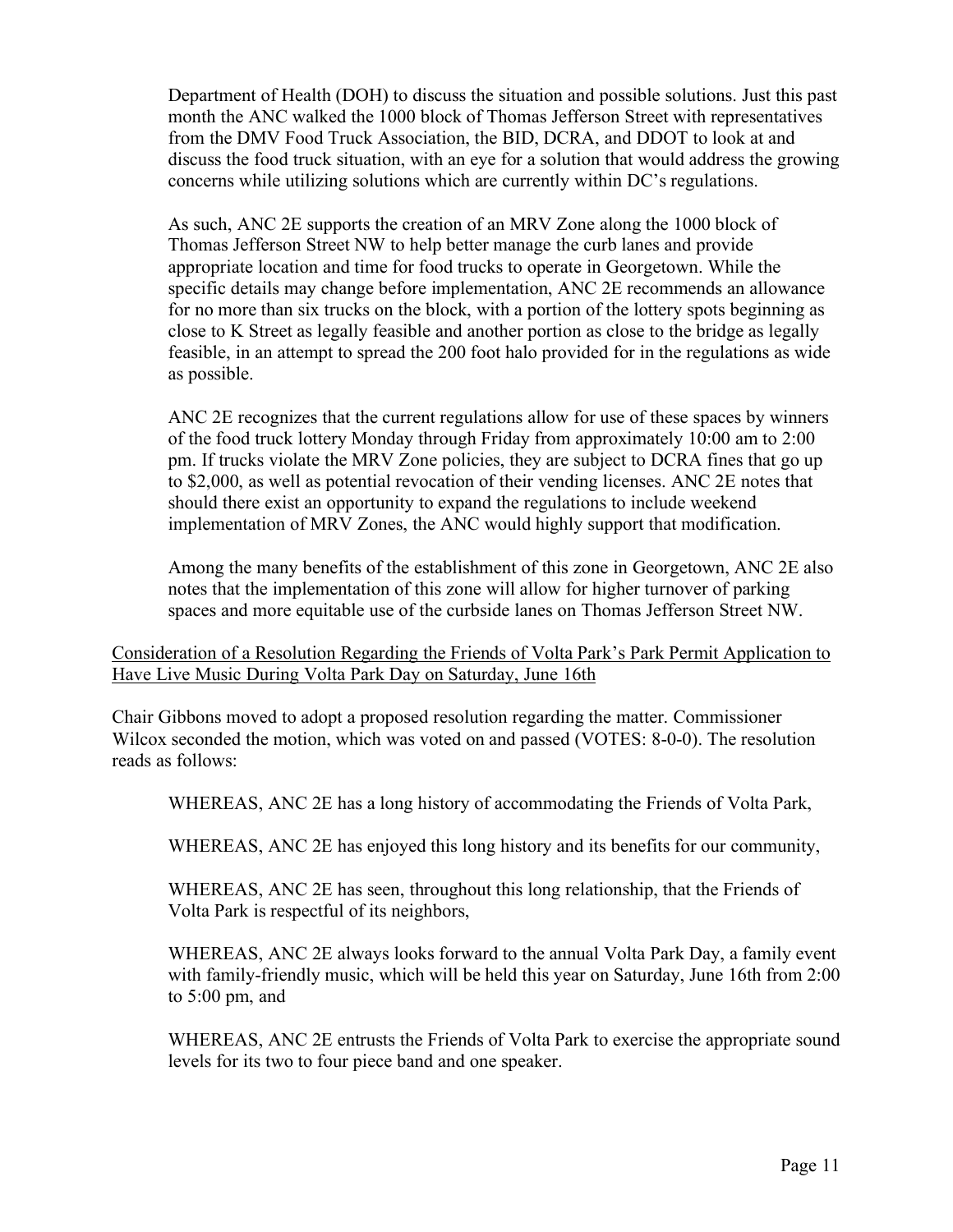THEREFORE, BE IT RESOLVED that ANC 2E supports the Friends of Volta Park's park permit application to have live music during its family-friendly Volta Park Day on Saturday, June 16th.

# **Alcoholic Beverage Control Board**

Application by Go Puff – Rive for Renewal of the Establishment's Class "A" Internet License at 3401 Water Street NW

*The Commission did not take any action regarding this matter.*

Application by Georgetown Wine and Spirits for Renewal of the Establishment's Retailer's Class "A" Liquor Store License at 1500 27th Street NW

*The Commission did not take any action regarding this matter.*

Application by Dixie Liquor for Renewal of the Establishment's Retailer's Class "A" Liquor Store License at 3429 M Street NW

*The Commission did not take any action regarding this matter.*

Application by Bacchus Wine Cellar for Renewal of the Establishment's Retailer's Class "A" Liquor Store License at 1635 Wisconsin Avenue NW

*The Commission did not take any action regarding this matter.*

Application by Hop, Cask, & Barrel for Renewal of the Establishment's Retailer's Class "A" Liquor Store License at 1717 Wisconsin Avenue NW

*The Commission did not take any action regarding this matter.*

Application by Potomac Wines And Spirits for Renewal of the Establishment's Retailer's Class "A" Liquor Store License at 3100 M Street NW

*The Commission did not take any action regarding this matter.*

# **Zoning**

Board of Zoning Adjustment Application for a Minor Modification to the Relief Approved by BZA Order No. 19633 to Include a Special Exception from the Front Setback Requirements to Construct a Three-Story Rear Addition to an Existing Principal Dwelling Unit at 3629 T Street NW

Commissioner Solomon moved to adopt a proposed resolution regarding the matter. Chair Gibbons seconded the motion, which was voted on and passed (VOTES: 8-0-0). The resolution reads as follows: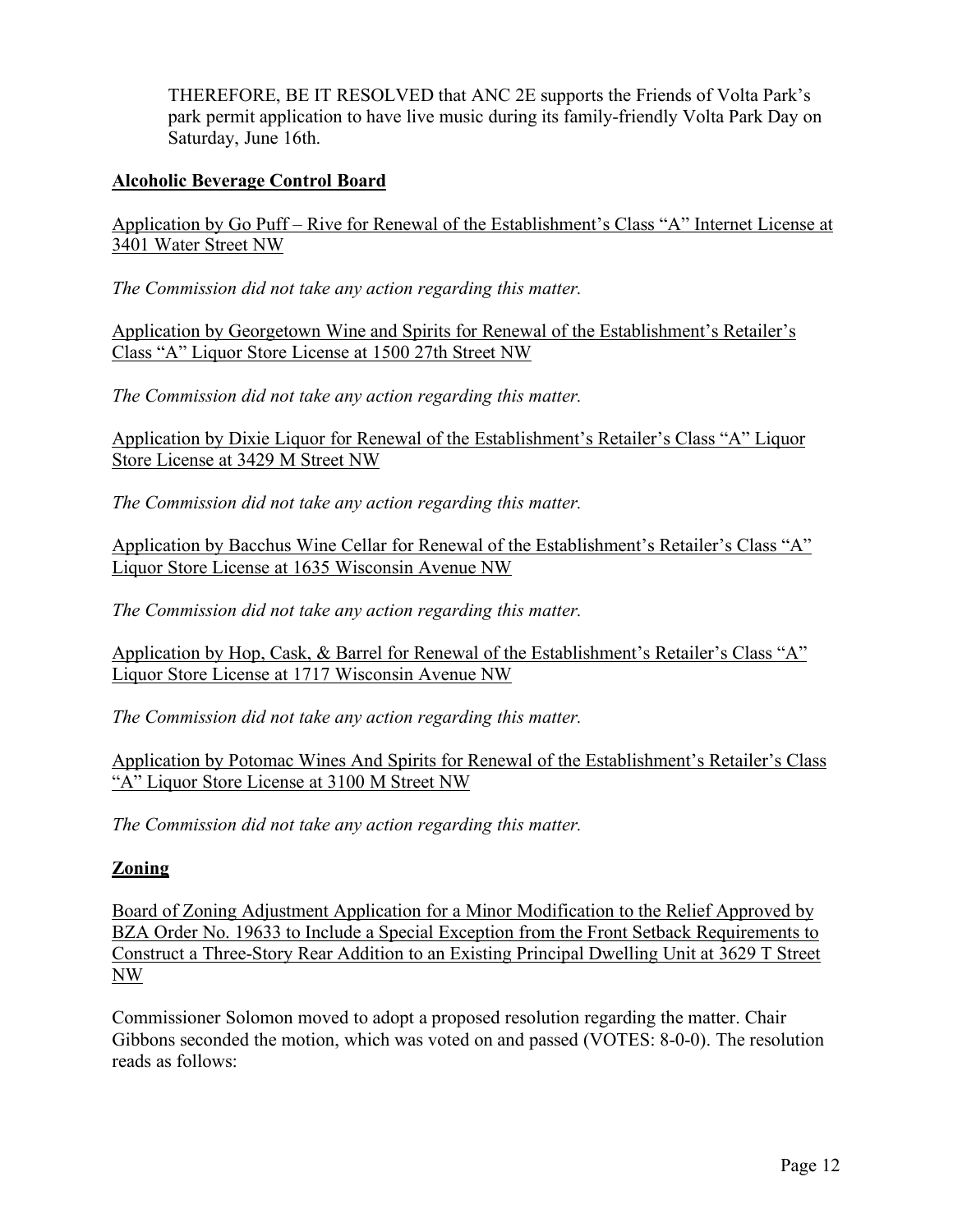ANC 2E does not support a special exception to construct a vestibule at 3629 T Street NW. As part of the initial Board of Zoning Adjustment application for the same property, case number 19633, relief was not granted for a vestibule. Although the issue of the altered front façade was discussed at the public hearing for case number 19633, it was discussed as being a matter of right element and not an element that required relief.

The Office of Planning report dated April 27, 2018 for case number 19633A states "the Board acknowledged that the changes the applicant made to the building's front made it more compatible with the street frontage." However, ANC 2E notes that all vestibules in Burleith that were constructed prior to this case along the street front were constructed illegally if constructed under the new Zoning Regulations without special exception relief.

ANC 2E also notes that 1205.2 of DC's Zoning Regulations states that "a front setback consistent with at least one (1) of the immediately adjacent properties on either side shall be provided in the R-20 zone." Additionally, the ANC notes that the findings of fact from the Office of the Attorney General and the Zoning Administrator stating that a vestibule qualifies for special exception relief have not been provided.

Board of Zoning Adjustment Application by Capital One for a Special Exception from the Use Requirements to Permit a Prepared Food Shop with 106 Seats at 3146-3150 M Street NW

Commissioner Palmer moved to adopt a proposed resolution regarding the matter. Chair Gibbons seconded the motion, which was voted on and passed (VOTES: 8-0-0). The resolution reads as follows:

ANC 2E supports Capital One's request for a special exception from the use requirements to permit a prepared food shop with 106 seats at 3146-3150 M Street NW. In furtherance of this request, ANC 2E recommends that the Board of Zoning Adjustment grant such a special exception to the applicant in case number 19754.

# **Old Georgetown Board**

# SMD 2E05 - OG 18-178 (HPA 18-334) 3150 M Street, NW

*The Commission did not take any action regarding this matter.*

## SMD 2E03 - TBD (HPA TBD) 3219 O Street, NW

*The Commission did not take any action regarding this matter.*

## SMD 2E01 - OG 18-183 (HPA 18-339) 1801 35th Street, NW

Commissioner Solomon moved to adopt a proposed resolution regarding the matter. Chair Gibbons seconded the motion, which was voted on and passed (VOTES: 7-1-0). The resolution reads as follows: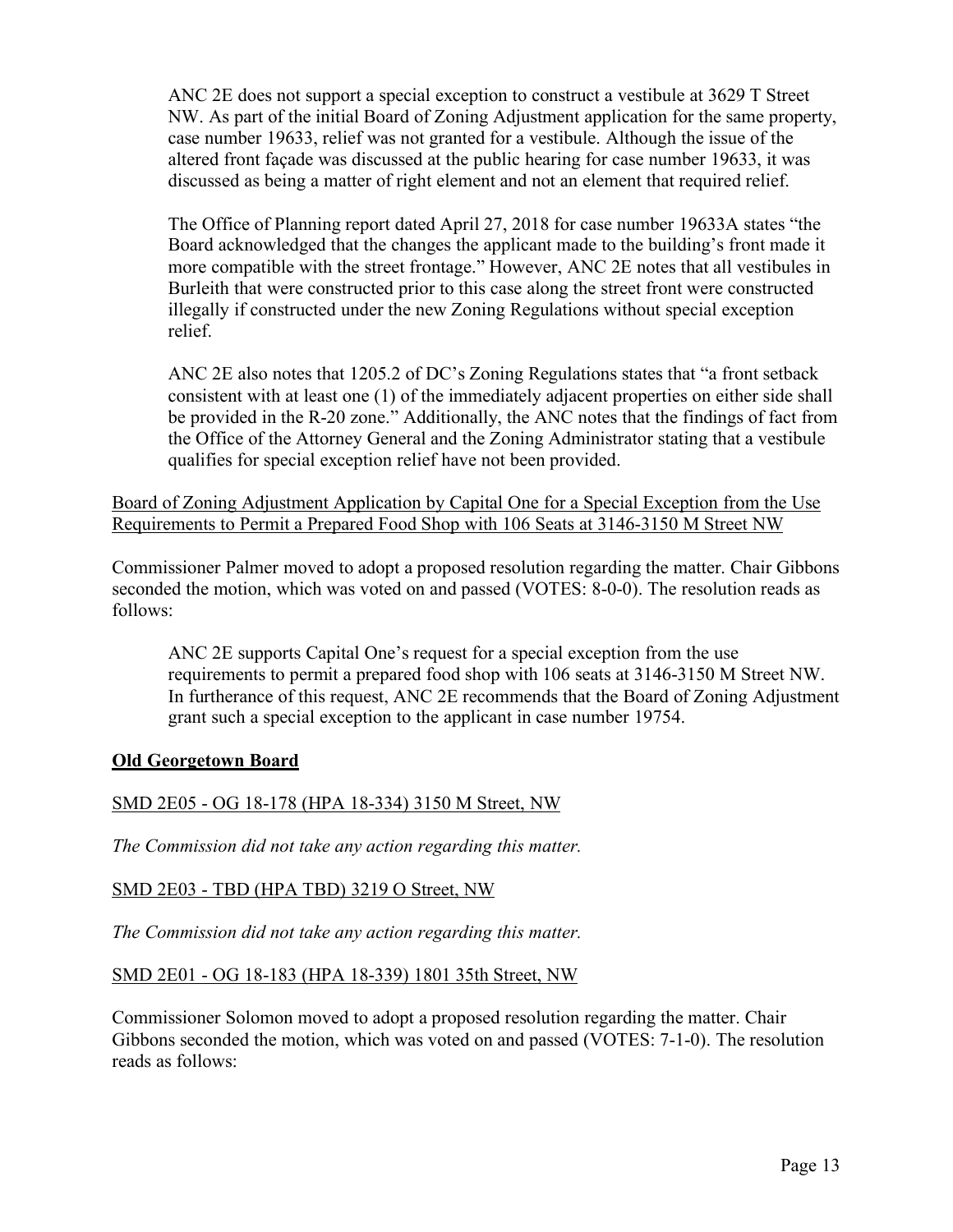ANC 2E enthusiastically supports the S&R Foundation for its enhancements to the property at 1801 35th Street NW. ANC 2E and the community appreciates the enhancements, which will include a boardwalk ramp along the northern boundary of the property in order to provide pedestrians with a connection between 34th Street and 35th Street NW. There will be no stairs so that wheelchairs and strollers are able to traverse the property. Construction of the ramp will, as a necessity, create a landscaping and lighting strip for the northern boundary, which will provide security to the site. This is a heavily used site by not only Georgetown but Burleith as well.

The entry enhancements will create a more inviting architecture scheme and will add landscaping to the asphalt area. The plantings along the south side will provide more privacy for the buildings to the south.

On the south side, a renovation to the stairs and existing hardscape along the southern building exterior will provide screening to the adjacent properties and will provide more greenery.

ANC 2E also requests that the Old Georgetown Board pays special attention to signage concerns.

## SMD 2E03 - OG 18-187 (HPA 18-343) 3217 P Street, NW

Commissioner Murphy moved to adopt a proposed resolution regarding the matter. Chair Gibbons seconded the motion, which was voted on and passed (VOTES: 8-0-0). The resolution reads as follows:

ANC 2E encourages the Old Georgetown Board to consider the comments provided by the Citizens Association of Georgetown's Historic Preservation and Zoning Committee. ANC 2E makes no comment on the proposed lighting or signage based on the understanding that the lighting and signage will change once a tenant is in place. Otherwise, ANC 2E has no comment on this proposal.

## SMD 2E03 - OG 18-184 (HPA 18-340) 3323 P Street, NW

Commissioner Murphy moved to adopt a proposed resolution regarding the matter. Chair Gibbons seconded the motion, which was voted on and passed (VOTES: 8-0-0). The resolution reads as follows:

ANC 2E thanks Mr. Overmyer for his presentation and expresses the commission's happiness that the owner is moving back into the house that she grew up in. Nevertheless, the ANC is concerned about the impact that this third floor dormer will have on the neighbors to the north, particularly on Pomander Walk NW, in terms of the exposure that the neighbors will have to light and by being in the viewshed from the dormer.

The ANC asks that the Old Georgetown Board gives consideration to these concerns, as well as to the comments that the Citizens Association of Georgetown's Historic Preservation and Zoning Committee has made about the historical context of this dormer.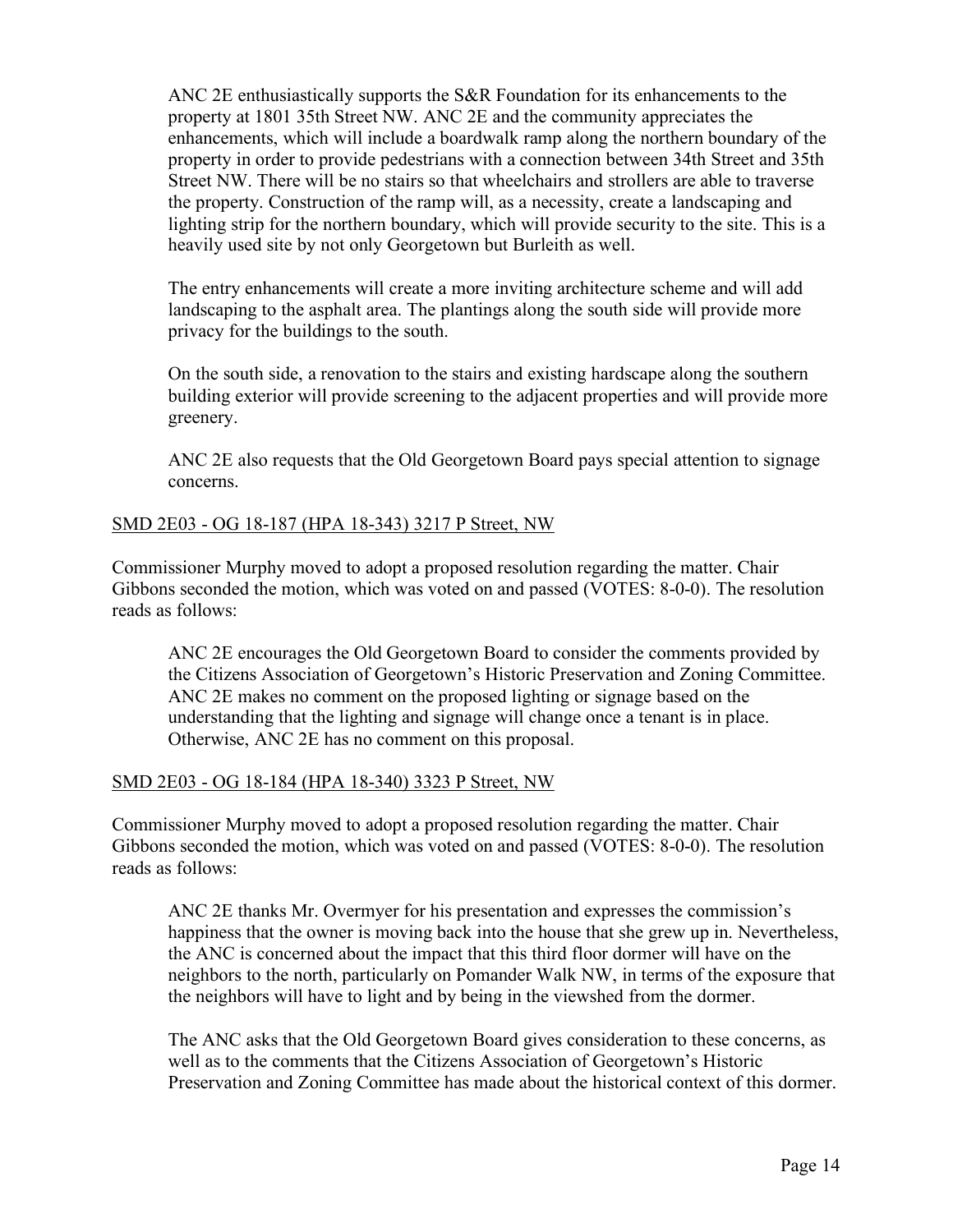## SMD 2E05 - OG 18-169 (HPA 18-324) 1065 31st Street, NW

Commissioner Palmer moved to adopt a proposed resolution regarding the matter. Commissioner Murphy seconded the motion, which was voted on and passed (VOTES: 6-0-0). The resolution reads as follows:

ANC 2E appreciates all that Il Canale brings to our neighborhood and welcomes its continued success in our community. However, we have concerns about the concept design presented today. Immediate neighbors note the following concerns:

- When walking the alley, it appeared that either not all of the plans are drawn to scale or that they do not correctly reflect current conditions, including the various sheds attached to the building. We ask the Old Georgetown Board to confirm that the plans accurately reflect current conditions. Furthermore, there are no dimensions included on the proposed summer garden other than the height of a fence.
- The ultimate height of the fence is in dispute as neighbors note that the applicant may have agreed to build a seven foot fence in conversation yet the plans show only a four foot fence. Should the applicant be willing to increase the fence height to seven feet, ANC 2E recommends that the applicant redraw the summer garden accordingly.
- The positioning of the proposed summer garden ultimately would allow restaurant patrons to look over the side of the garden into the backyards of adjacent residents, infringing on the privacy which residents expect in their backyards.

Finally, ANC 2E would like to see more details on the construction plans for the summer garden itself, including, but not limited to, details on the actual fence, lighting locations, and speaker location, with an eye towards how the summer garden might or might not affect neighboring residents.

## SMD 2E05 - OG 18-195 (HPA 18-351) 3210 M Street, NW

Commissioner Palmer moved to adopt a proposed resolution regarding the matter. Chair Gibbons seconded the motion, which was voted on and passed (VOTES: 6-0-0). The resolution reads as follows:

ANC 2E welcomes Aritzia to our community and looks forward to the opening of the establishment. Regarding the concept presented, ANC 2E does not support the use or installation of blade signs unless they are for second story establishments. ANC 2E also asks the Old Georgetown Board to review the size of the lettering to ensure that they do not exceed maximum height allowed and whether or not the window decals are appropriate.

## SMD 2E05 - OG 18-125 (HPA 18-231) 3602 Prospect Street, NW

*The Commission did not take any action regarding this matter.*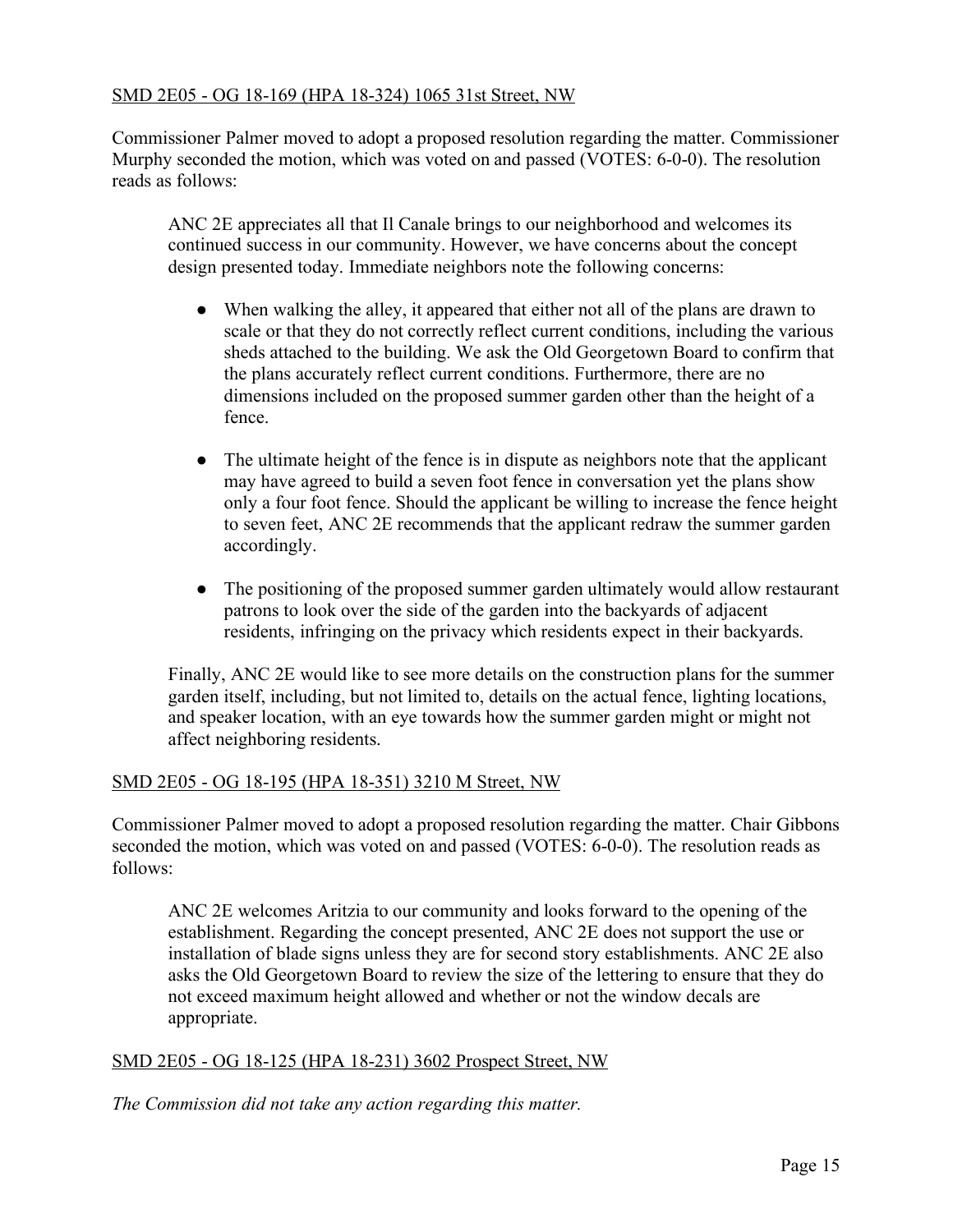## SMD 2E06 - OG 18-166 (HPA 18-310) 2805 M Street, NW

Commissioner Wilcox moved to adopt a proposed resolution regarding the matter. Chair Gibbons seconded the motion, which was voted on and passed (VOTES: 6-0-0). The resolution reads as follows:

ANC 2E notes that the applicant installed signs at this property in approximately May of 2017 without review by the ANC or Old Georgetown Board, and, to the best of our knowledge, without any legal authorization. Such conduct should be strenuously discouraged. Second, the applicants filed for permit review prematurely without previously going through concept review.

Having said that, it appears that the size of the lettering proposed may be limited to 12 inches, which would be permissible. The ANC encourages the Old Georgetown Board to take a careful look at the application.

## SMD 2E06 - OG 18-167 (HPA 18-313) 2805 M Street, NW

Commissioner Wilcox moved to adopt a proposed resolution regarding the matter. Chair Gibbons seconded the motion, which was voted on and passed (VOTES: 5-0-0). The resolution reads as follows:

ANC 2E notes that the applicant has filed for permit review without having previously obtained concept approval. ANC 2E believes that the application is insufficient in detail to be approved.

## SMD 2E07 - OG 18-191 (HPA 18-347) 2512 Q Street, NW

Commissioner Roache moved to adopt a proposed resolution regarding the matter. Commissioner Murphy seconded the motion, which was voted on and passed (VOTES: 5-0-0). The resolution reads as follows:

ANC 2E has objection to the proposed signage based on the fact that:

- the size is not in accordance with the recommended Historic Preservation Office guidelines,
- the applicant is requesting that the sign be hung up for six months, which is past the 90 days of installation, and
- banners in Georgetown are not allowed to have ".com" printed on them.

Therefore, the ANC recommends that the applicant reduces its signage to meet the recommended guidelines of the Historic Preservation Office and considers moving the signage down towards the center of the building and lower to the ground.

#### SMD 2E07 - OG 18-193 (HPA 18-349) 3032 Dent Place, NW